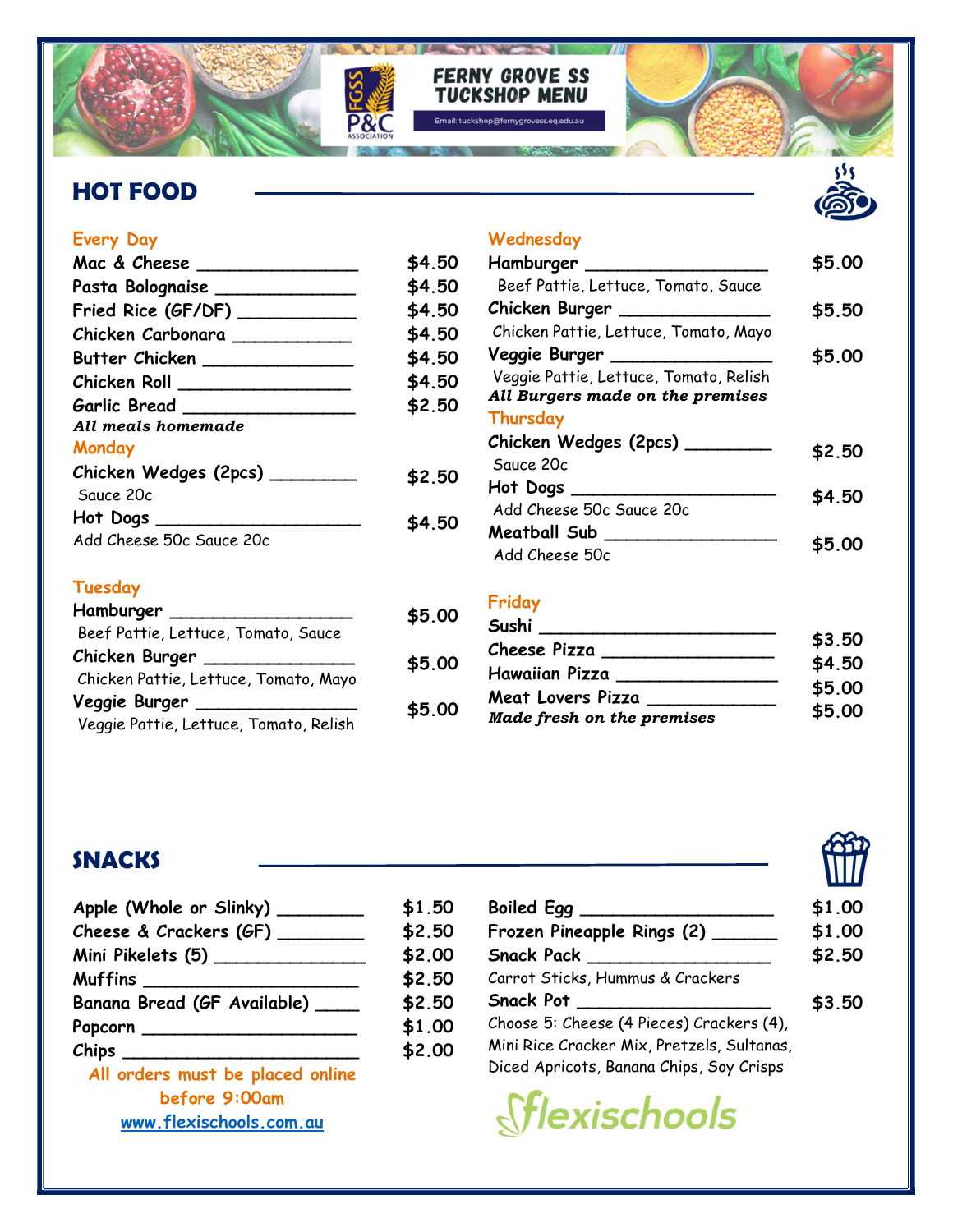

#### **Sandwiches**

| Vegemite                                    | \$2.00 |
|---------------------------------------------|--------|
| $\mathcal{C}$ heese                         | \$2.50 |
| $\mathsf{Jam} \xrightarrow{\qquad \qquad }$ | \$2.00 |
| Chicken or Ham                              | \$3.50 |
| Add Cheese 50C                              |        |
| Egg, Lettuce and Mayo _________             | \$3.50 |
| Chicken & Salad _______________             | \$5.50 |
| Ham & Salad_______________________          | \$5.50 |
| Egg & Salad ________________                | \$5.50 |
| Salad                                       | \$5.00 |
| All Sandwiches made fresh on site           |        |

#### **Wraps**

| Crispy Chicken                           | \$5.00 |
|------------------------------------------|--------|
| Crispy Chicken, Lettuce and Mayo         |        |
| Chicken/Ham/Cheese or Egg                | \$5.50 |
| Choose: Chicken, Ham, Cheese or Egg with |        |
| Lettuce, Carrot, Cucumber, Tomato and    |        |
| Beetroot                                 |        |
| Salad Wrap                               | \$5.50 |
| Lettuce, Carrot, Cucumber, Tomato and    |        |
| Beetroot                                 |        |
| All Wraps made fresh on site             |        |

#### Turkish Toasties

| Tropical                | \$5.00 | Hammy                   | \$5.00 |
|-------------------------|--------|-------------------------|--------|
| Ham, Cheese, Pineapple  |        | Ham, Cheese, Tomato     |        |
| Chook                   | \$5.00 | Vego_                   | \$5.00 |
| Chicken, Cheese, Tomato |        | Tomato, Avocado, Cheese |        |
| Chicka                  | \$5.00 |                         |        |
| $-20$ $-1$ $-20$        |        |                         |        |

Chicken, Cheese, Avocado

# **DRINKS**

| Water 600ml          | \$2.0 |
|----------------------|-------|
| Juice (Popper) 250ml | \$2.5 |

#### $\overline{0}$  $\overline{0}$ Fruit Bombs 250ml \_\_\_\_\_\_\_\_\_\_\_\_ (Carbonated 100% Juice) Flavoured Milk 250ml \_\_\_\_\_\_\_\_\_\_\_ \$3.00 \$2.50

 $555$ 

# FROZEN

Frozen Fruit Cups \_\_\_\_ \$1.00 Apple, Apple & Blackcurrant

Frozen Mousse (97% fat Free) Chocolate, Mango, Mixed Berry,\_\_\_ **Passionfruit** \$2.50

Frozen Treats Available 2nd Break - Counter Sales Only 50c - \$2.50